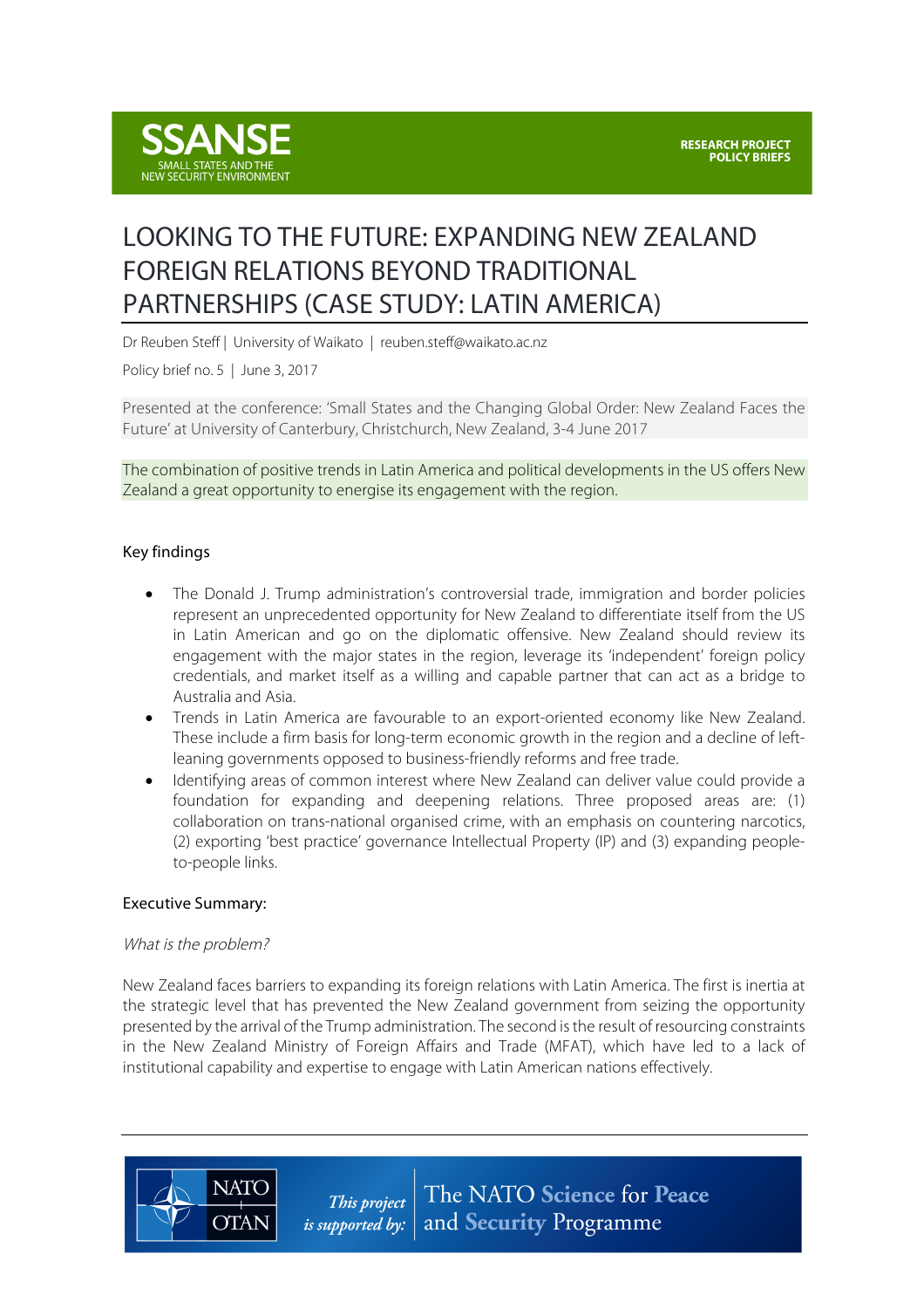## What should be done?

New Zealand should efficiently utilise its financial, intellectual and cultural resources, and prioritise states within Latin America that have the greatest potential for economic growth and political stability. Identifying issues of common interest, and where New Zealand can deliver value, could provide a basis for expanding and deepening relations.

## Analysis

Inertia at the strategic level has prevented the New Zealand government from seizing the opportunity afforded it by the advent of the Trump administration in the US. Owing to the Trump administration's trade, immigration and border wall policies, Latin America-US relations are likely to be fraught over the coming years. This provides an opening for New Zealand to market itself to the region as a capable, friendly, and willing partner – one that can also act as a bridge to Australia and Asia. Relatedly, it appears there is not a sufficient level of resourcing to expand New Zealand's relation in Latin America, compounded by a shortage of institutional capability and expertise to engage with the region effectively.

These barriers are not insurmountable. Indeed, they are a feature of New Zealand's relations with many of its non-traditional trading partners. New Zealand's 40+ years of investment in South East Asia, which is now paying dividends, could act as a model for Wellington's Latin America strategy. While New Zealand cannot compete at a level commensurate with larger states, it should identify and work on areas of common interest and develop niche expertise. This would add to its 'value proposition' and help differentiate it from other states in the region.

Three potential areas of focus are:

**NATO** 

**OTAN** 

- (1) Combating trans-national organised crime, with an emphasis on counter narcotics. This is an issue of common concern to Latin America and the New Zealand government, and there is potential for strengthening police-police, border and intelligence cooperation.
- (2) Exporting 'best practice' governance IP. According to The World Justice Project, which assesses the quality of governance globally, (this includes the level of corruption, basic freedoms, regulation and other governance issues) New Zealand ranks number 8 in the world. By comparison, Chile ranks 22, Argentina 51, Brazil 52, Colombia 71 and Mexico 88. Given ongoing governance concerns in Latin America, New Zealand could market itself as an exporter of good governance IP.
- (3) Expanding people-to-people links. New Zealand should focus on expanding the number of airservice agreements, flights to Latin America, easing education/travel visa requirements and promoting working holiday schemes. Additionally, the feasibility of establishing a Latin America: New Zealand Foundation, modelled after the Asia: New Zealand Foundation,should be explored. This organisation would focus on expanding ties between New Zealand and Latin America across a range of areas, including business, security, development, science and education, tourism, Track II events, immigration and culture.

The NATO Science for Peace This project *is supported by:*  $\vert$  and **Security** Programme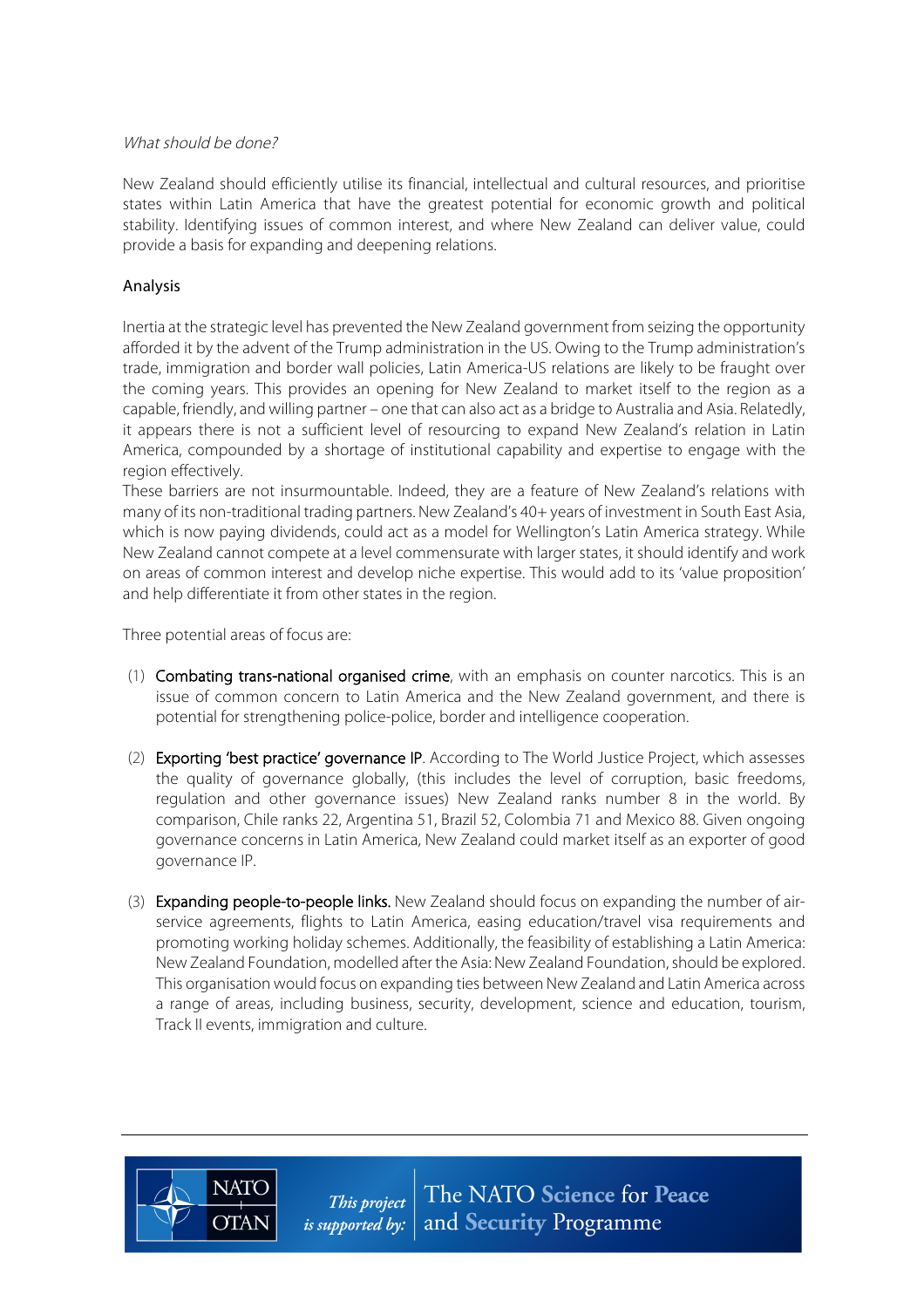## Why does Latin America matter to New Zealand?

Despite economic and political turbulence in some major Latin American economies over the past two years, the recent story of economic growth across the region and the underlying fundamentals are cause for optimism.

According to the International Monetary Fund (IMF), Latin America's economic growth rate averaged 2% from 1980 to 1990, 2.9% from 1990 to 2000, and a 'golden decade' during the 2000s, with average growth rising to 3.8%.<sup>1</sup> From 2010 to 2014, growth rates averaged 3.6% before falling to -0.1% in 2015.<sup>2</sup> In 2016, they recovered marginally to 0.6%, and are projected to grow to 1.2% in 2017 and 2.1% in  $2018<sup>3</sup>$  The recent decline conceals the fact that many Latin American countries continue to grow robustly, and those that have contracted have done so largely due to domestic factors.

Major economies, such as Argentina and Brazil are emerging from recession and have pro-business governments. Mexico is expected to continue to grow (and has recently made prudent economic reforms), and Central America and the Caribbean are growing the fastest.<sup>4</sup> Additionally, the emerging demographic profile across the region is favourable to sustaining short and medium term growth.<sup>5</sup> As such, Latin America has immense potential, reinforced by the fact that a number of protectionist left-leaning governments in the region have given way in recent years to administrations focused on pro-business reforms.

#### New Zealand's Presence in Latin America

**NATC** 

**OTAN** 

New Zealand maintains a modest presence in Latin America, with embassies in Argentina, Brazil, Chile and Mexico (with plans to open one in Colombia by the end of 2017). These embassies are crosscredited to 14 other nations in the region.<sup>6</sup> Out of 14 markets prioritised on Education New Zealand's (ENZ) website, 3 are based in Latin America (Brazil, Chile and Colombia), while New Zealand Trade and Enterprise (NZTE) has offices in Chile, Colombia and Brazil.7

New Zealand's interest in the continent is also reflected through its engagement in regional organisations, such as the Asia-Pacific Economic Cooperation Forum (APEC), the Community for Latin American and Caribbean States (CELAC), the Forum for East Asia – Latin America Cooperation (FEALAC), and Central American Integration Scheme (SICA).8

There are two major regional economic blocs relevant to New Zealand. These include the Pacific Alliance (established 2011) and Mercosur (established 1991). Pacific Alliance members include Chile, Colombia, Mexico and Peru, all of which border the Pacific Ocean, are pro-business and share New Zealand's commitment to free trade. New Zealand's interest is evident in regular New Zealand Trade Ministerial attendance at Pacific Alliance meetings and Wellington's Observer Status in the organisation. Additionally, two of New Zealand's five embassies in Latin America are in Chile and Mexico, with a third planned for Colombia.

Mercosur's member include Argentina, Brazil, Paraguay, Uruguay and Venezuela (the latter was suspended on 1 December 2016). Since its inception, this bloc has emphasised protectionism, with left leaning governments dominating the organisation. However, political developments in Argentina and Brazil since 2014 have ushered in pro-business governments, which could provide a boost to trade and to ongoing New Zealand-Australia-Mercosur FTA negotiations.